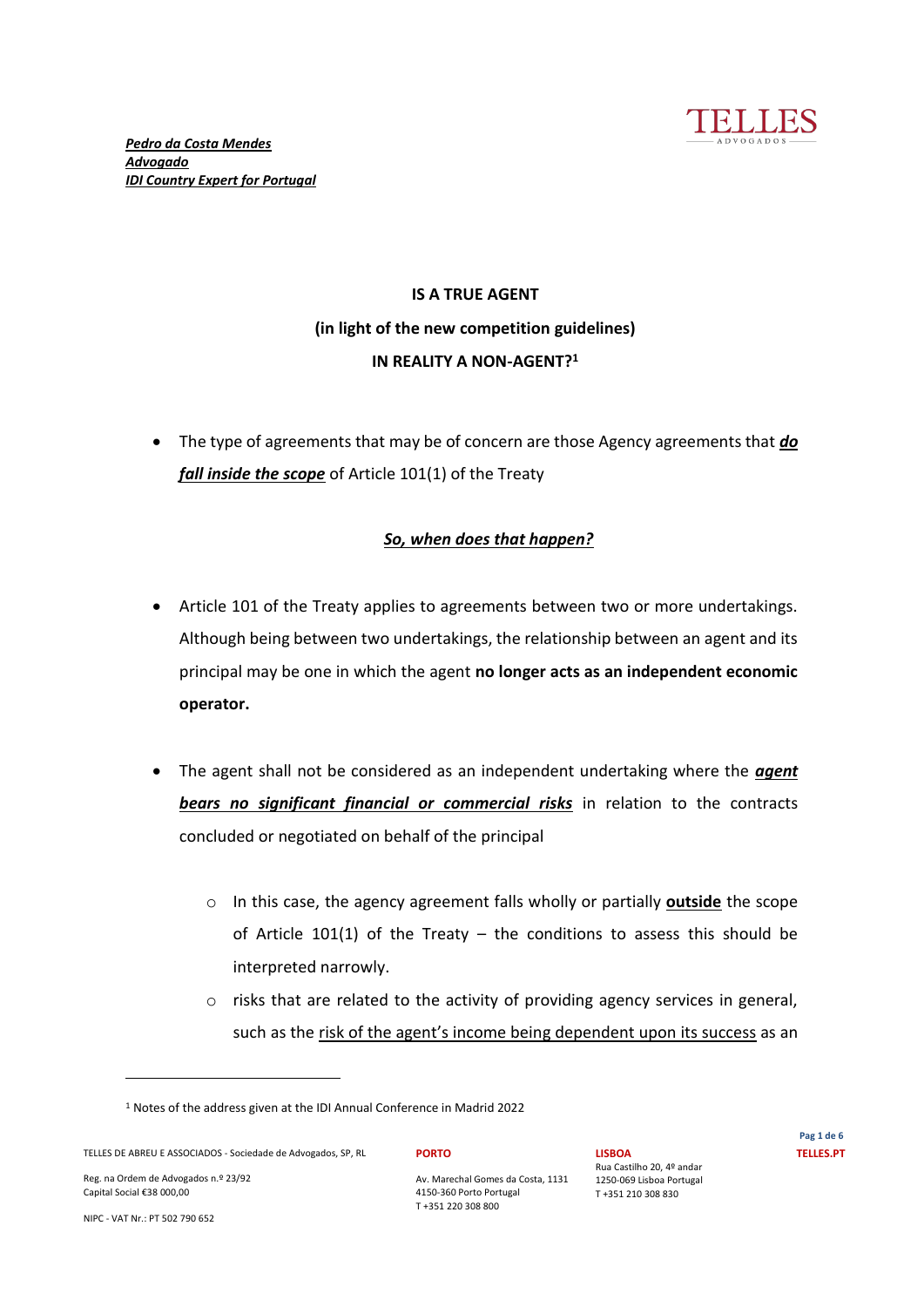

agent or general investments in for eg. premises or personnel that could be used for any type of activity, are not material to the assessment

- To assess if an agency agreement falls inside or outside the scope of Article 101(1) of the Treaty, the Commission analyses the presence or absence of **three types of financial or commercial risks** that are material to such assessment:
	- o *contract-specific risks*, which are directly related to the contracts concluded and/or negotiated by the agent on behalf of the principal, such as the financing of stocks
	- o *risks related to market-specific investments*. Those which are required to enable the agent to conclude and/or negotiate a specific type of contract.
		- Such investments are usually sunk i.e. cannot be used for other activities or sold other than at a significant loss.
	- $\circ$  *risks related to other activities undertaken on the same product market.* **to** the extent that the principal requires, as part of the agency relationship, the agent to undertake such activities not as an agent on behalf of the principal, but at the agent's own risk. Eg: Del Credere obligations
- The significance of any such risks assumed by the agent is generally to be assessed by reference to *commission of the agent*, rather than by reference to the revenues generated by the sale of the goods or services covered by the agency agreement
- x *The question of risk must be assessed on a case-by-case basis and with regard to the economic reality of the situation*

TELLES DE ABREU E ASSOCIADOS - Sociedade de Advogados, SP, RL

Reg. na Ordem de Advogados n.º 23/92 Capital Social €38 000,00

NIPC - VAT Nr.: PT 502 790 652

### **PORTO**

Av. Marechal Gomes da Costa, 1131 4150-360 Porto Portugal T +351 220 308 800

**LISBOA** Rua Castilho 20, 4º andar 1250-069 Lisboa Portugal T +351 210 308 830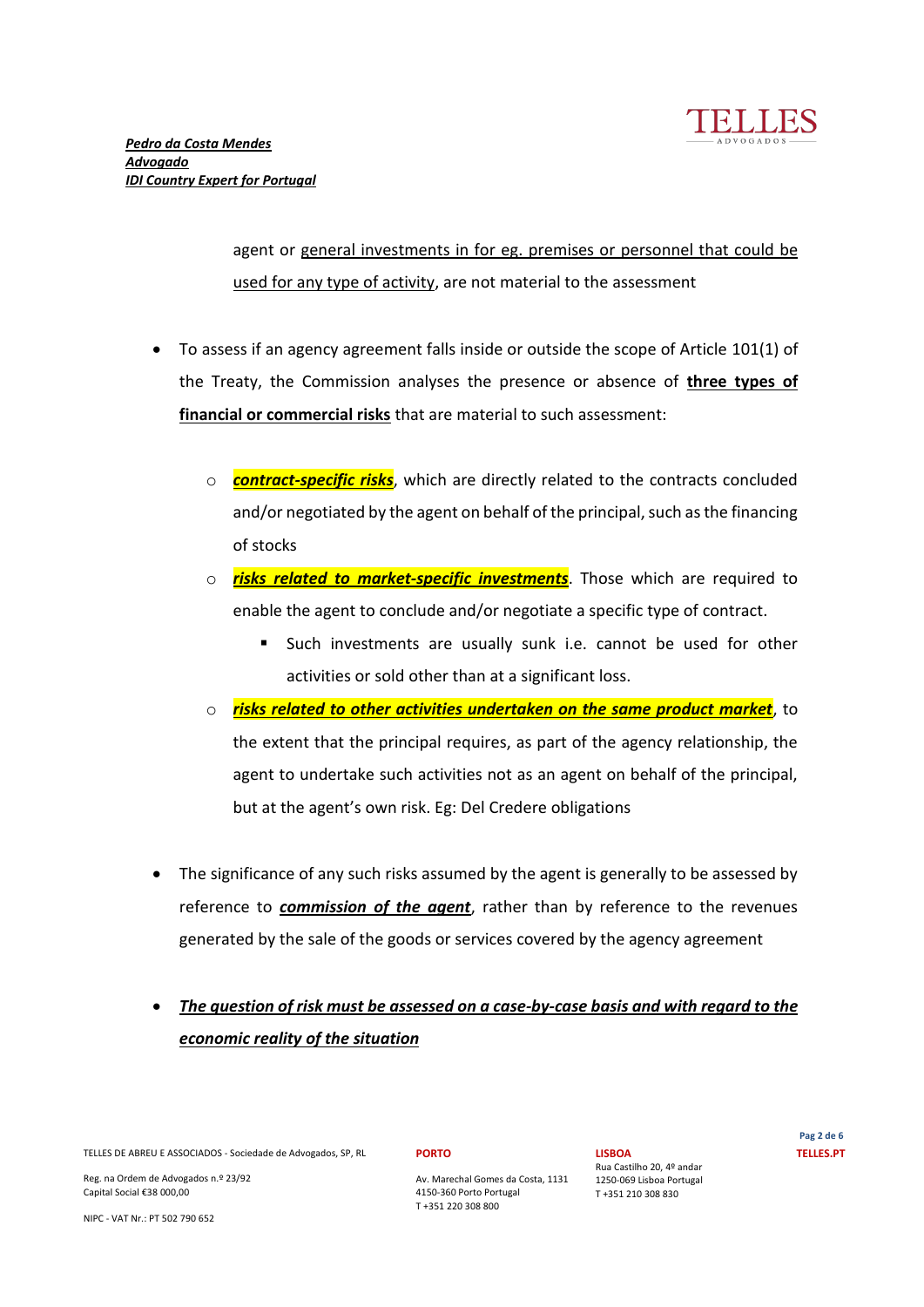

- The Commission states that, for practical reasons, the risk analysis may start with the assessment of the contract-specific risks.
- If the agent incurs *contract-specific risks* which are not insignificant, that will be enough to conclude that the agent is an independent distributor.
- If the agent does not incur contract-specific risks, then it will be necessary to continue the analysis by assessing the *risks relating to market-specific investments*.
- Finally, if the agent does not incur any contract-specific risks or any risks relating to market-specific investments, the *risks related to other activities required as part of the agency relationship* within the same product market may have to be considered.
	- o *DEL CREDERE obligation*: PT law is one of the laws that allows for the Agent to undertake "Del Credere" obligations:
		- In accordance with PT law, *an agent may guarantee, through an agreement in writing, the obligations of a third party, provided that they concern a contract negotiated or concluded by the agent. A del credere agreement shall only be valid when related to a certain agreement or certain persons. The agent in entitled to a special commission. The agent may demand the commissions due, once the contract is concluded (as opposed to what normally happens, where the Agent must wait for the Principal to get paid).*
		- The Agent will pay the price to the Principal (or a part therefore, in accordance with what has been agreed with the Principal as part of the Del Credere obligation) if that previously-identified certain Customer does not/ cannot pay.

TELLES DE ABREU E ASSOCIADOS - Sociedade de Advogados, SP, RL

Reg. na Ordem de Advogados n.º 23/92 Capital Social €38 000,00

NIPC - VAT Nr.: PT 502 790 652

### **PORTO**

Av. Marechal Gomes da Costa, 1131 4150-360 Porto Portugal T +351 220 308 800

**LISBOA** Rua Castilho 20, 4º andar 1250-069 Lisboa Portugal T +351 210 308 830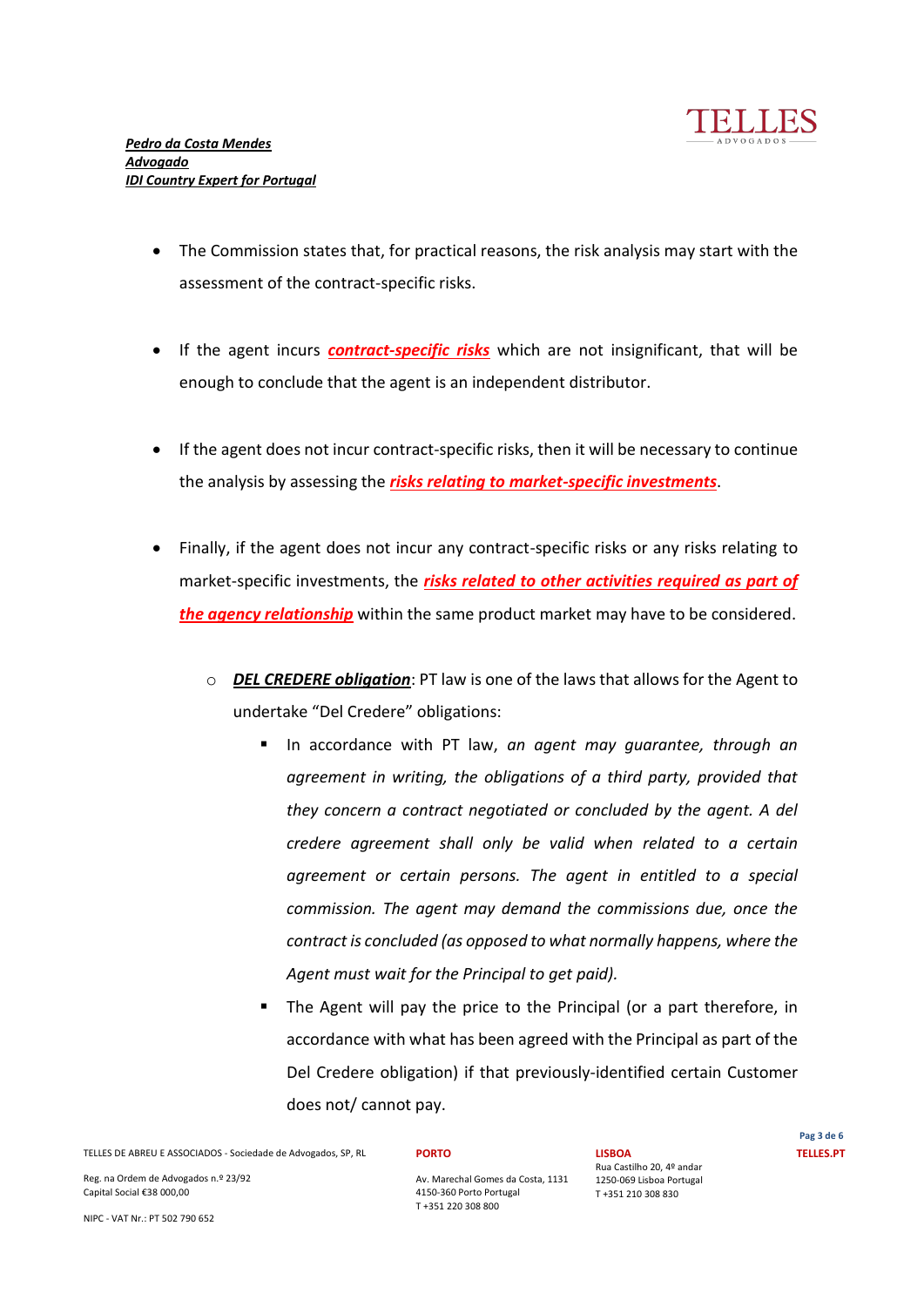

Now,

- Is there really a financial risk on the part of the Agent, knowing that, when Agent is a "Del Credere" agent:
	- I) the Agent is entitled to a special commission, that accrues to the regular commission, for EVERY contract entered into? And/or
	- II) The Agent is entitled to receive the commission independently from the fact that the Principal is paid, and therefore is entitled to receive the commission upon entering into the contract with Customer?
- o How about in the cases where the parties to an Agency Agreement agree to establish a guarantee given by the Agent as to the attainment of a "*Minimum Turnover* (see IDI model Agency Agreement) (even in the absence of a financial penalty), whereby the Agent accepts to bear a commercial risk of not attaining that Minimum Turnover and therefore suffer contractual consequences that can even mean contract termination for reasons attributable to the Agent?
- o How about the *risk of the Agent only being paid its commission after the*  **Principal is paid**? Isn't there a financial risk borne by the Agent in this respect? A "true agent" (under competition light) cannot bear such a financial risk?
- $\circ$  How about, in those cases where the agent is a physical person, if the Principal is to cover and/or reimburse all relevant costs and expenses of the Agent  $-$  and therefore control his/her activity? Are we not here, before the danger of the agent being considered as a mere employee of the Principal, and not as an agent?

TELLES DE ABREU E ASSOCIADOS - Sociedade de Advogados, SP, RL

Reg. na Ordem de Advogados n.º 23/92 Capital Social €38 000,00

NIPC - VAT Nr.: PT 502 790 652

### **PORTO**

Av. Marechal Gomes da Costa, 1131 4150-360 Porto Portugal T +351 220 308 800

**LISBOA** Rua Castilho 20, 4º andar 1250-069 Lisboa Portugal T +351 210 308 830

**Pag 4 de 6 TELLES.PT**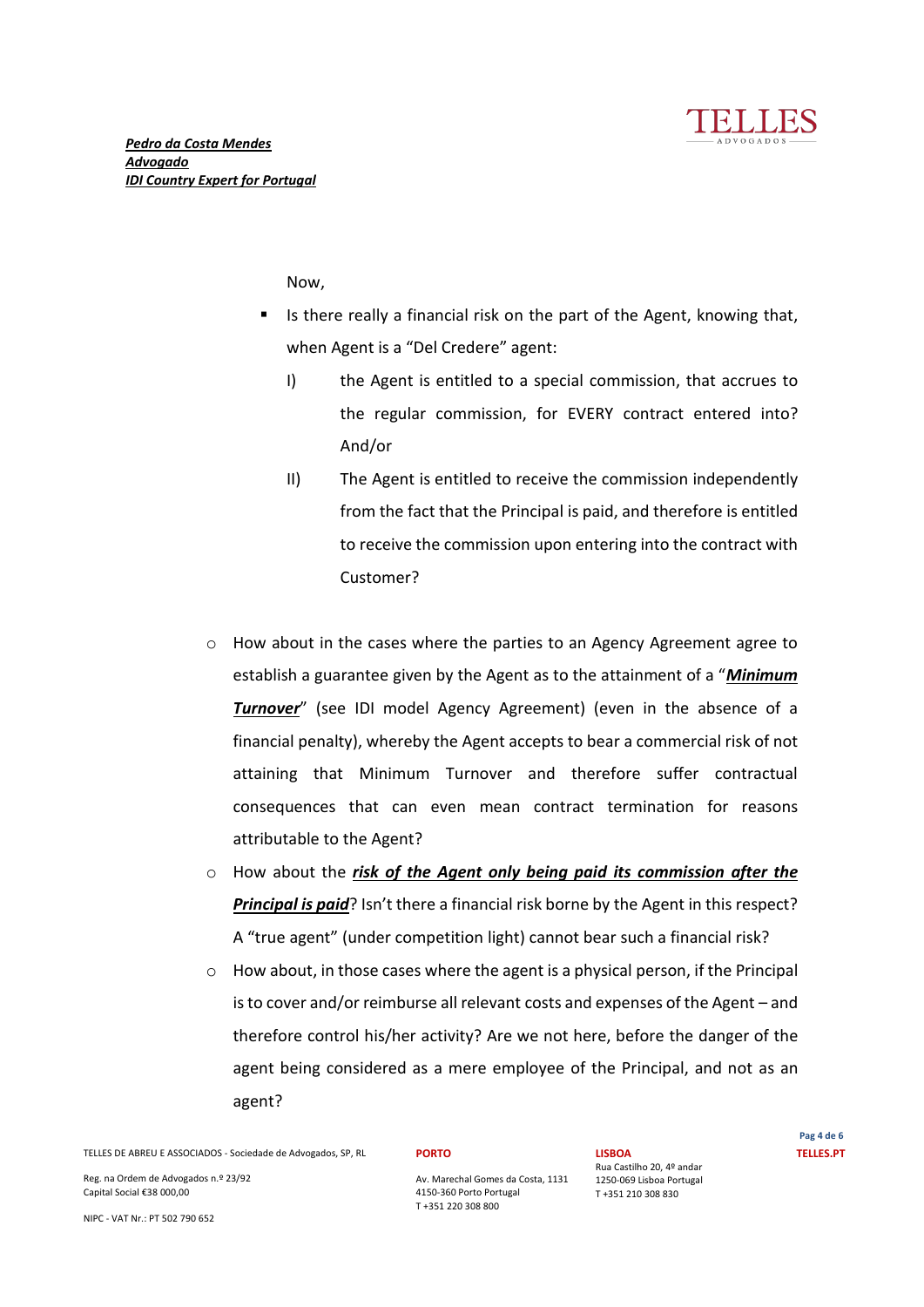

- The methods used to cover the relevant risks and costs should allow the agent to **easily distinguish** between the amount(s) intended to cover the relevant risks and costs and any other amount(s) paid to the agent
	- o A principal should also consider the fact that the agent may incur relevant market-specific investment costs *even where it makes limited or no sales for a certain period*. Such costs have to be reimbursed by the principal.
- An agency agreement may also fall within the scope of Article  $101(1)$ , of the Treaty even if the principal bears all the relevant financial and commercial risks, in cases *where the agreement facilitates collusion*.
	- $\circ$  That could be the case, for instance, be the case where a number of principals use the same agents while collectively excluding other principals from using these agents, or where principals use the agents to collude on marketing strategy or to exchange sensitive market information

## *CONCLUSION:*

As we have also seen in others Panel members intervention, the Commission seems to consider that a *true agent cannot bear any significant financial or commercial risks* in relation to the contracts concluded or negotiated on behalf of the principal, or such agent will otherwise be considered as an independent undertaking and therefore, in accordance with the Commission, the agency agreement shall fall inside the scope of article 101 of the Treaty and should be subject to further competition assessment.

TELLES DE ABREU E ASSOCIADOS - Sociedade de Advogados, SP, RL

Reg. na Ordem de Advogados n.º 23/92 Capital Social €38 000,00

NIPC - VAT Nr.: PT 502 790 652

#### **PORTO**

Av. Marechal Gomes da Costa, 1131 4150-360 Porto Portugal T +351 220 308 800

**LISBOA**

Rua Castilho 20, 4º andar 1250-069 Lisboa Portugal T +351 210 308 830

**Pag 5 de 6 TELLES.PT**